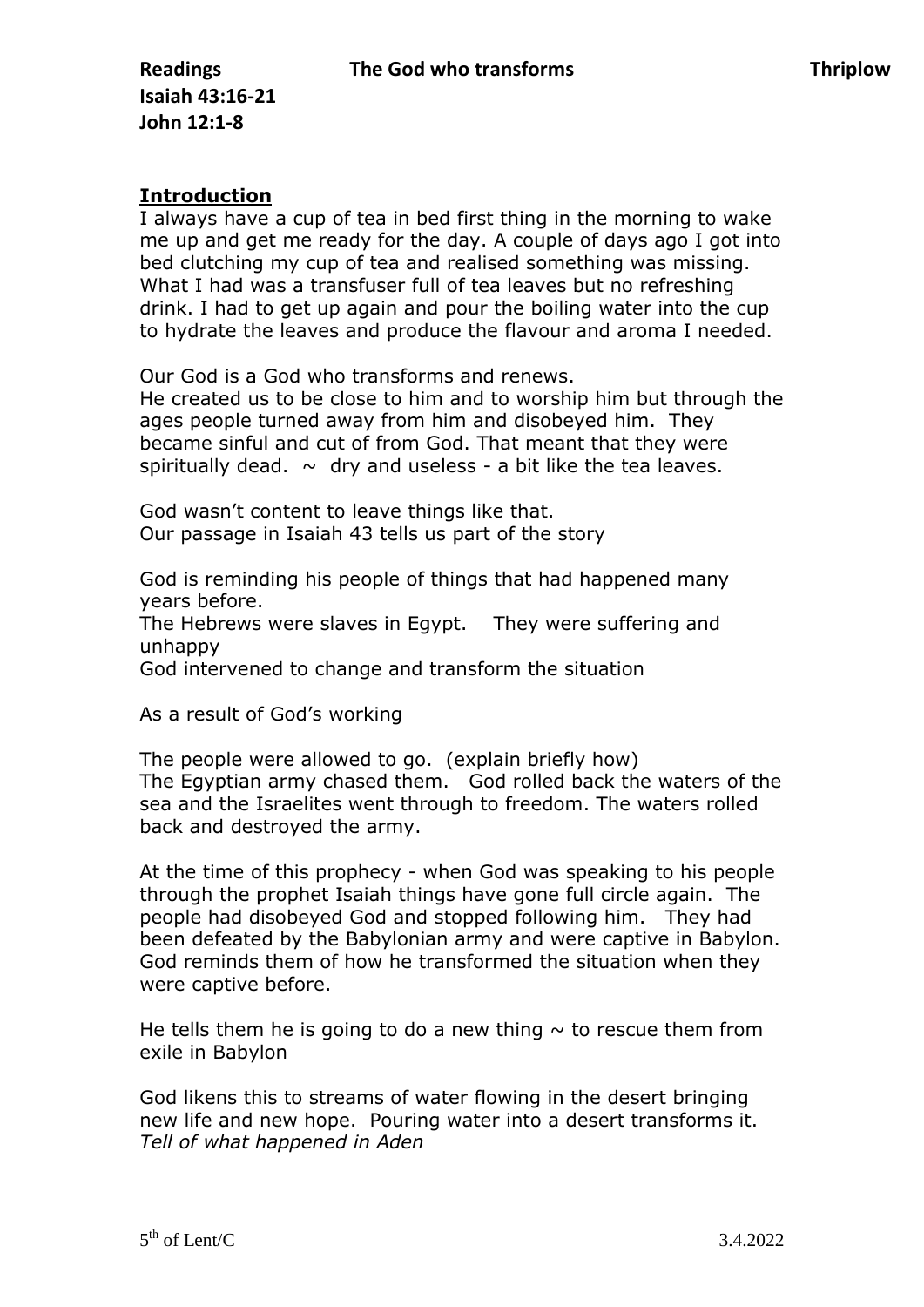**Isaiah 43:16-21 John 12:1-8**

In the same way God's spirit poured into human hearts transforms us : and gives us new spiritual life

slavery \ describe what we are like apart from God / dry desert

slaves to sin dead and unfruitful

God's plan is to transform us

We are the people that God made for himself. His plan is for us to love him and want to please him and that we will sing his praises and bring glory to him in all that we do and the way we live our lives *read verse 21 for I give water in the wilderness, rivers in the desert, to give drink to my chosen people, 21 the people whom I formed for myself so that they might declare my praise.*

God is immensely powerful and he is able to transform us, to change us completely BUT not without cost to him.

This is shown in the Gospel reading we heard earlier. Mary anointed Jesus with the very expensive perfume to show her love for him : worthship

But it was also a symbolic action. Jesus told the people who were there that she was also preparing him for his death.

The way that he would win our freedom from sin and make us spiritually alive again was very costly for him. It meant his death on the cross for us.

It cost Jesus everything to transform us.